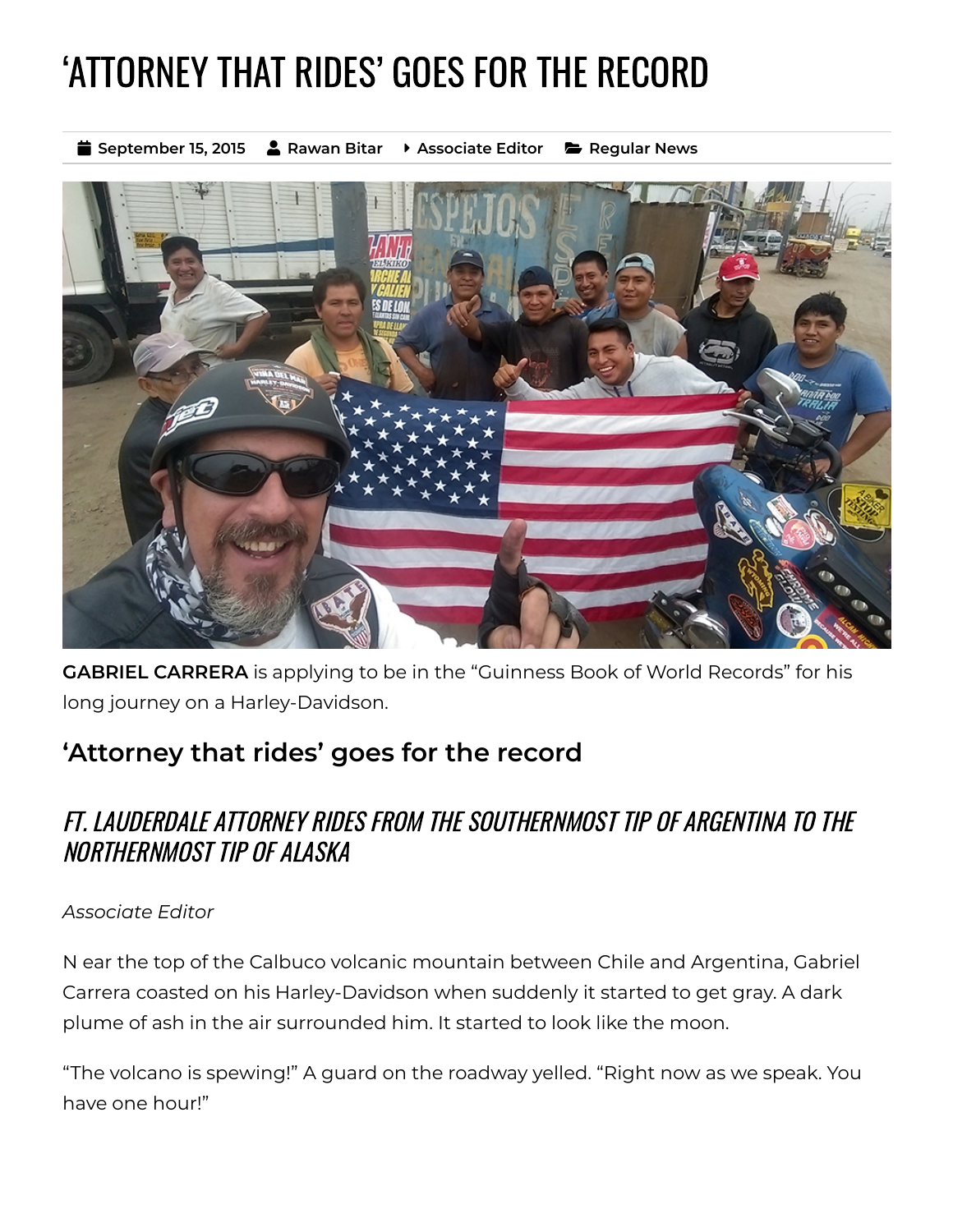Everyone descended in a hurry, and although Carrera wore a bandana to cover his face, he spent the next few days with a sore throat that needed antibiotics to clear it up.

This wasn't the only ordeal that came up during the Ft. Lauderdale attorney's successful quest to ride from the southernmost tip of Argentina to the northernmost tip of Alaska.

Known in his hometown as the "attorney that rides," Carrera completed the distance on a 2013 Police Road King that he purchased used from the Daytona Beach Police Department, and is currently applying to be in the *Guinness Book of World Records* for going the furthest south to north on an American-made motorcycle.

The experienced biker turned mechanic turned lawyer found himself in trouble with the law in his youth before turning his life around.

Like a true mechanic with grease-stained fingers, Carrera talks about the law as though a pair of wheels were attached: "I fell in love with the law because it became a puzzle. Because you would read the fact pattern and think 'how are we going to fix this?' and then you see the *road* that the justices took, and now, when clients come to me, it's like a puzzle. How can I *fix* it? I've got the law. I've got case precedent. And I've got experience. Now put that all together, and I see how I'm going to *repair* this."

Aside from defending clients as a private practitioner, Carrera's passion for the road lets him burn steam from work because according to him lawyers are "like pressure cookers."

"You have to let some of the steam out, or you're going to explode," he said. "All your clients problems get on your shoulders. How are you going to get it off? You can't bring it home and dump it on your wife and your kids. You've got other people's problems. You've got your own personal problems. You need an outlet."

An outlet of choice for this biker involves burning rubber long distances on the highway. Last year, he rode from Key West to Alaska in a competition that took nine days. A movie stuntman he met on the way to the Arctic Ocean provided the answer to Carrera's question: "Wow! I did the trip of a lifetime! What am I going to do now?"

"Tierra del Fuego," the man replied.

"What? Where's that?" Carrera asked.

"The bottom of the world until the top," he said.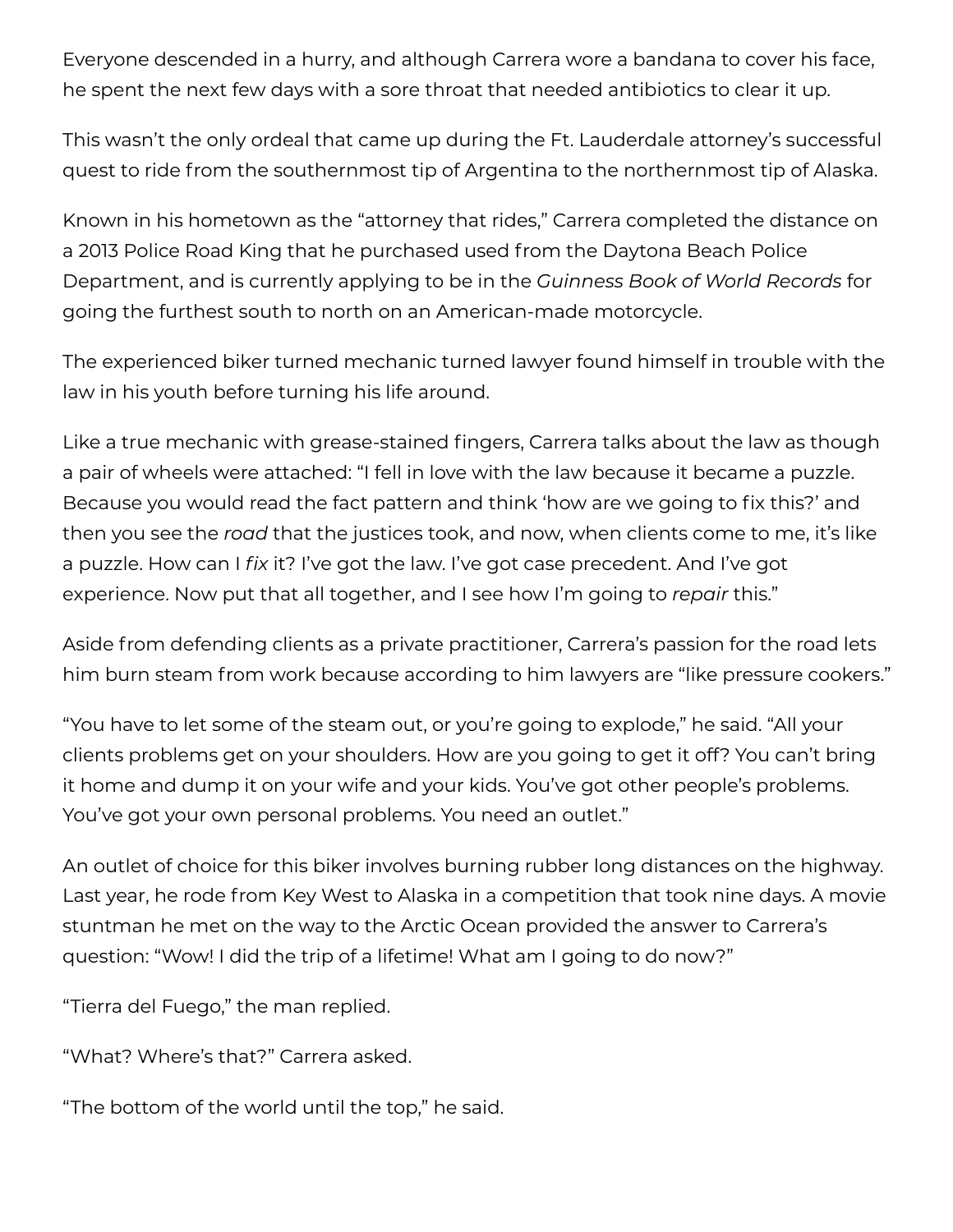Tierra del Fuego is referred to as "the land of fire" and "the end of the world" — an Argentinian province whose capitol, Ushuaia, is the southernmost city on Earth.

Carrera took on the challenge. He traveled from there to Deadhorse, Alaska, but first used the opportunity to support a biker-run charity close to his heart — the Toys in the Sun Run— which raises funds for the Joe DiMaggio Children's Hospital in Hollywood, Florida, and the Chris Evert Children's Hospital in Ft. Lauderdale.

"I went to different businesses and asked people to donate per mile," he said. "I told them it's going to be an average of 16,000 miles, but it turned out to be between 18,000 and 19,000. I left with the pledges."

Carrera then shipped his crated-up Harley to Santiago, Chile, where he journeyed south to Ushuaia. There, it was nearly winter in early May.

"I had a bunch of problems. Well, I had a few. No. I had a lot of problems," he laughed, speaking of his travel experiences.

During South America's first snowfall, the adventurer was crossing a mountain range in the darkness with a buddy when they became exhausted on an icy road that seemed to have no end. Someone followed them with blinkers and warned they'd die if they continued, so they turned back 90 kilometers to the nearest town.

"It was cold. It must have been 20 degrees up there," he said. "It got so bad. I had to stop because I was tired of fighting the road and the elements. I was getting tired. It was late and I just wanted to go to bed and find a hot room."

The bikers pushed on the following day, but beyond that snowy mountain, Carrera rode alone — relying on his ability to speak Spanish fluently.

Born of Cuban descent, the gregarious lawyer joked with locals, and managed to dispel anyone's interest in his expensive bike.

"I didn't want them to think I was some rich gringo. I'd get jacked," he said, telling strangers he came from Cuba.

Although he made it through the continent safely, mechanical trouble haunted him from Mexico to Alaska.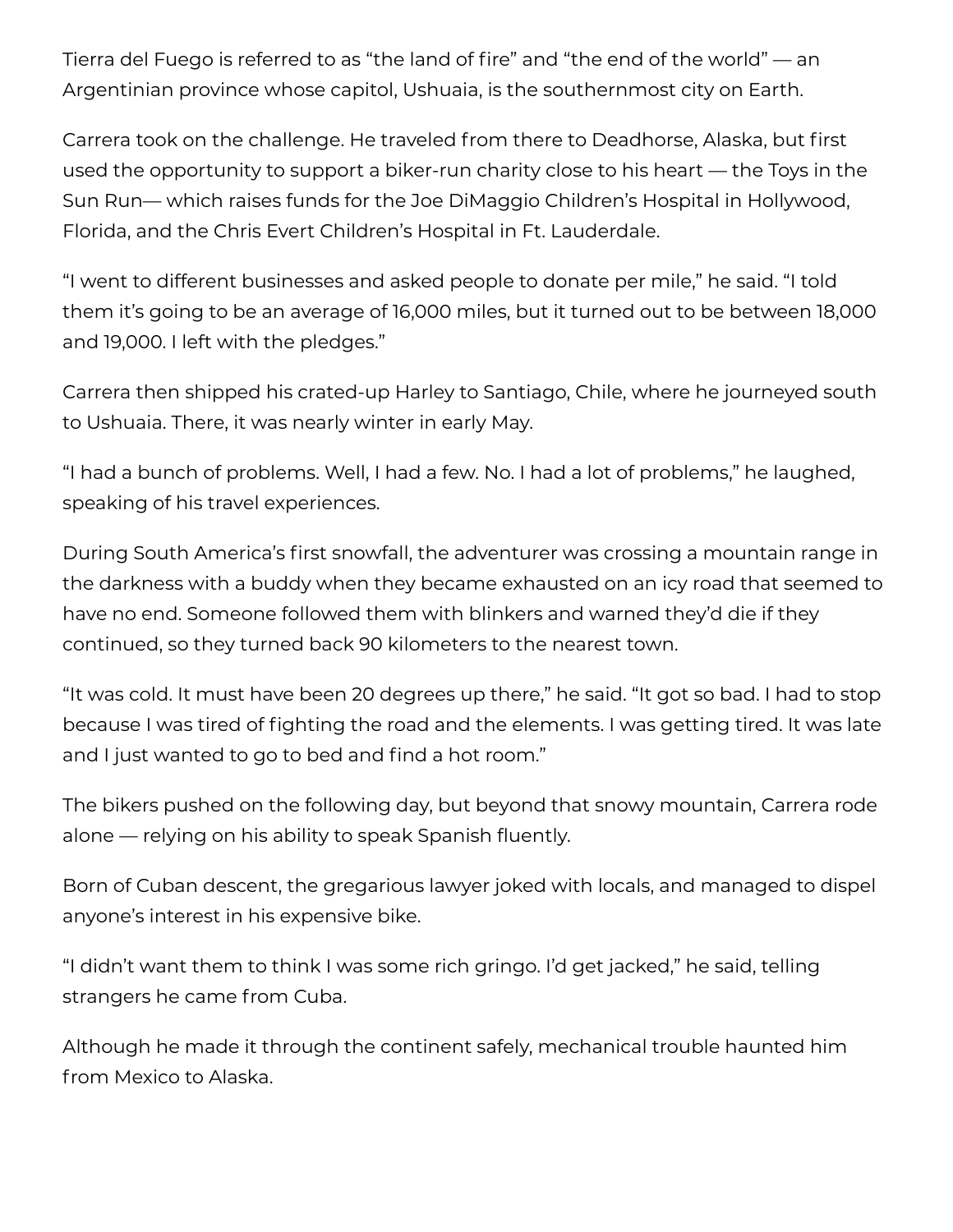"I broke down in Chiapas, Mexico. That evening, Hurricane Carlos came in. It was a category 1, and I was 20 minutes from the coastline. It turned into a tropical storm within an hour.

"I had to get Harley-Davidson of Mexico to come and get me. They were 12 hours away, and for some reason, they did a terrible job on my motorcycle. They burned wires in my wiring harness," which led to electrical issues from then on.

Carrera said when he reached Alaska, the bike was going 10 miles per hour uphill because it couldn't handle the load — all because of damage to the sensors.

As a teenager, Carrera began riding motorcycles, and the love affair with these machines blossomed into joining bike clubs, becoming a mechanic, and finding himself in some trouble along the way.

"I was bad," he said of his early years before law school. "I moved out of my house when I was 16 years old. Sometimes it curls people's toes, but it's a success story: I dropped out of high school and got into a motorcycle club. Started doing drugs, and I had a criminal past. I've been drug-free since 1984, but I was bad," having been court ordered to one year in-house probation. "My drug habit got so bad, I actually got kicked out of the club."

It was the Latin Riders MC Club in Hartford, Connecticut, that booted him out. He went through rehab and relocated to Daytona Beach to start a new life.

"I was 'wrenching' in Daytona for a few years, but it didn't pay much," he said, working full-time as a motorcycle mechanic, and on weekends, at a country-western bar that featured a mechanical bull. One night, Carerra threw a man out of the place. In the process, he fell down the stairs and was hospitalized for three weeks with broken cartilage and ligaments.

The incident put him on disability and food stamps, which qualified him for financial aid at Daytona Community College — later earning a bachelor's degree, a master's in communication, and a J.D. from Nova Southeastern University Law School with a certificate in international law.

Carrera said lawyers without an interest beyond career need to "get out from behind a desk and go look for it."